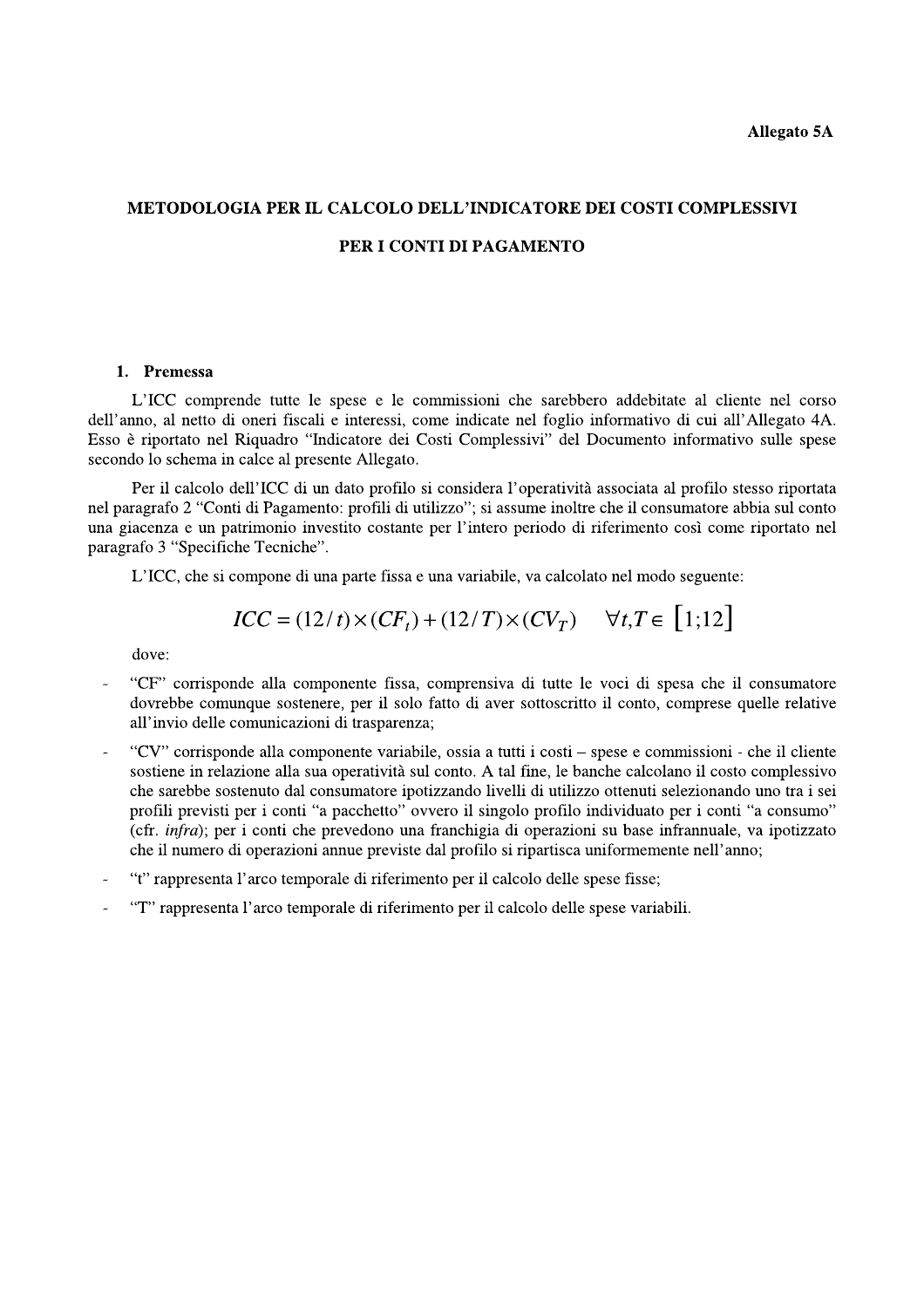# 2. Conti di Pagamento: Profili di Utilizzo

| a consumo<br>Famiglie<br>Famiglie<br>Famiglie con<br>Pensionati con<br>Pensionati con<br>Giovani<br>con<br>con<br>Operatività<br>operatività<br>operatività<br>operatività<br>operatività<br>operatività<br>bassa<br>elevata<br>bassa<br>media<br>media<br>bassa<br>Operatività corrente - gestione della liquidità | 5(0)<br>7(0)<br>5(10)<br>18 (25)<br>6(0)<br>8(0) |  |      |      |       |                             |  |  |  |  |  |  |
|---------------------------------------------------------------------------------------------------------------------------------------------------------------------------------------------------------------------------------------------------------------------------------------------------------------------|--------------------------------------------------|--|------|------|-------|-----------------------------|--|--|--|--|--|--|
|                                                                                                                                                                                                                                                                                                                     |                                                  |  |      |      |       |                             |  |  |  |  |  |  |
|                                                                                                                                                                                                                                                                                                                     |                                                  |  |      |      |       |                             |  |  |  |  |  |  |
| 6(0)<br>3<br>sportello                                                                                                                                                                                                                                                                                              |                                                  |  | 5(0) | 7(0) | 10(0) | elenco<br>allo<br>movimenti |  |  |  |  |  |  |
| elenco movimenti tramite<br>3<br>22 (32)<br>17 (24)<br>21 (26)<br>35(41)<br>canali alternativi                                                                                                                                                                                                                      |                                                  |  |      |      |       |                             |  |  |  |  |  |  |
| Prelievo<br>allo<br>contante<br>5(0)<br>7(0)<br>5(0)<br>6 (0)<br>6<br>sportello                                                                                                                                                                                                                                     |                                                  |  |      |      |       |                             |  |  |  |  |  |  |
| versamenti in contante e<br>$\overline{7}$<br>9<br>10<br>10<br>6<br>6<br>12<br>assegni                                                                                                                                                                                                                              |                                                  |  |      |      |       |                             |  |  |  |  |  |  |
| 4<br>4<br>4<br>comunicazione trasparenza<br>4<br>4<br>4<br>4                                                                                                                                                                                                                                                        |                                                  |  |      |      |       |                             |  |  |  |  |  |  |
| 4<br>4<br>4<br>4<br>4<br>4<br>invio estratto conto<br>4                                                                                                                                                                                                                                                             |                                                  |  |      |      |       |                             |  |  |  |  |  |  |
| Servizi di pagamento                                                                                                                                                                                                                                                                                                |                                                  |  |      |      |       |                             |  |  |  |  |  |  |
| carta di debito                                                                                                                                                                                                                                                                                                     |                                                  |  |      |      |       |                             |  |  |  |  |  |  |
| $\mathbf{1}$<br>$\mathbf{1}$<br>$\mathbf{1}$<br>$\mathbf{1}$<br>rilascio<br>$\mathbf{1}$<br>$\mathbf{1}$<br>$\mathbf{1}$                                                                                                                                                                                            |                                                  |  |      |      |       |                             |  |  |  |  |  |  |
| Prelievo<br>ATM                                                                                                                                                                                                                                                                                                     |                                                  |  |      |      |       |                             |  |  |  |  |  |  |
| 33 (38)<br>36 (43)<br>37 (42)<br>38 (44)<br>18<br>28 (34)<br>34 (42)<br>presso propria banca                                                                                                                                                                                                                        |                                                  |  |      |      |       |                             |  |  |  |  |  |  |
| Prelievo<br>ATM                                                                                                                                                                                                                                                                                                     |                                                  |  |      |      |       |                             |  |  |  |  |  |  |
| 5<br>$\overline{7}$<br>4<br>5<br>$\overline{2}$<br>6<br>4<br>presso altra banca                                                                                                                                                                                                                                     |                                                  |  |      |      |       |                             |  |  |  |  |  |  |
| prelievo ATM Paesi UE<br>$\overline{2}$<br>$\overline{2}$<br>1<br>$\mathbf{2}$<br>1<br>$\mathbf{1}$<br>0                                                                                                                                                                                                            |                                                  |  |      |      |       |                             |  |  |  |  |  |  |
| carta prepagata                                                                                                                                                                                                                                                                                                     |                                                  |  |      |      |       |                             |  |  |  |  |  |  |
| canone / una tantum<br>0<br>0<br>0<br>$\mathbf 0$<br>$\mathbf 0$<br>0<br>$\overline{1}$                                                                                                                                                                                                                             |                                                  |  |      |      |       |                             |  |  |  |  |  |  |
| ricariche tramite internet<br>5.<br>0<br>0<br>0<br>0<br>0<br>0                                                                                                                                                                                                                                                      |                                                  |  |      |      |       |                             |  |  |  |  |  |  |
| operazioni di pagamento con carta di debito(es. Pagobancomat)                                                                                                                                                                                                                                                       |                                                  |  |      |      |       |                             |  |  |  |  |  |  |
| 36<br>54<br>52<br>20<br>32<br>operazioni<br>46<br>20                                                                                                                                                                                                                                                                |                                                  |  |      |      |       |                             |  |  |  |  |  |  |
| carta di credito                                                                                                                                                                                                                                                                                                    |                                                  |  |      |      |       |                             |  |  |  |  |  |  |
| 0<br>0<br>$\mathbf{1}$<br>$\mathbf 0$<br>0<br>$\mathbf{1}$<br>$\mathbf{1}$<br>rilascio                                                                                                                                                                                                                              |                                                  |  |      |      |       |                             |  |  |  |  |  |  |
| 0<br>0<br>0<br>12<br>12<br>12<br>0<br>invio estratto conto                                                                                                                                                                                                                                                          |                                                  |  |      |      |       |                             |  |  |  |  |  |  |
| assegni, utenze, imposte                                                                                                                                                                                                                                                                                            |                                                  |  |      |      |       |                             |  |  |  |  |  |  |
| $\overline{2}$<br>$\overline{7}$<br>9<br>5<br>10<br>3<br>pagamenti con assegni<br>11                                                                                                                                                                                                                                |                                                  |  |      |      |       |                             |  |  |  |  |  |  |
| 24<br>24<br>addebiti diretti<br>12<br>18<br>18<br>12<br>6                                                                                                                                                                                                                                                           |                                                  |  |      |      |       |                             |  |  |  |  |  |  |
|                                                                                                                                                                                                                                                                                                                     |                                                  |  |      |      |       |                             |  |  |  |  |  |  |
| $\overline{4}$<br>$\overline{2}$<br>$\overline{2}$<br>0<br>$\overline{2}$<br>$\overline{2}$<br>$\overline{2}$<br>pagamenti imposte o tasse                                                                                                                                                                          |                                                  |  |      |      |       |                             |  |  |  |  |  |  |
| ordini permanenti di bonifico                                                                                                                                                                                                                                                                                       |                                                  |  |      |      |       |                             |  |  |  |  |  |  |
| rata mutuo - addebito in<br>0<br>12<br>12<br>12<br>$\mathbf 0$<br>0<br>0<br>conto                                                                                                                                                                                                                                   |                                                  |  |      |      |       |                             |  |  |  |  |  |  |
| finanziamento rate acquisti -<br>0<br>12<br>0<br>0<br>0<br>$\mathbf 0$<br>0<br>addebito in conto                                                                                                                                                                                                                    |                                                  |  |      |      |       |                             |  |  |  |  |  |  |
| <b>Bonifici</b>                                                                                                                                                                                                                                                                                                     |                                                  |  |      |      |       |                             |  |  |  |  |  |  |
| Accredito stipendio o<br>12<br>6<br>12<br>12<br>12<br>12<br>12                                                                                                                                                                                                                                                      |                                                  |  |      |      |       |                             |  |  |  |  |  |  |
| pensione                                                                                                                                                                                                                                                                                                            |                                                  |  |      |      |       |                             |  |  |  |  |  |  |
| verso l'Italia disposti allo<br>sportello con addebito in<br>2(0)<br>3(0)<br>4(0)<br>5(0)<br>3(0)<br>4(0)<br>4<br>conto                                                                                                                                                                                             |                                                  |  |      |      |       |                             |  |  |  |  |  |  |
| verso l'Italia disposti tramite<br>7(9)<br>1(4)<br>4(8)<br>5(10)<br>0(3)<br>2(6)<br>$\overline{2}$<br>Internet                                                                                                                                                                                                      |                                                  |  |      |      |       |                             |  |  |  |  |  |  |
| pagamenti ricevuti tramite<br>4<br>$\overline{2}$<br>4<br>6<br>$\overline{2}$<br>3<br>$\overline{2}$<br>bonifico                                                                                                                                                                                                    |                                                  |  |      |      |       |                             |  |  |  |  |  |  |
| Servizi di finanziamento                                                                                                                                                                                                                                                                                            |                                                  |  |      |      |       |                             |  |  |  |  |  |  |
| Mutuo<br>No<br>Sì<br>Sì<br>No<br>No<br>Sì<br>No                                                                                                                                                                                                                                                                     |                                                  |  |      |      |       |                             |  |  |  |  |  |  |
| Altri finanziamenti<br>Sì<br>No<br>No<br>No<br>No<br>No<br>No                                                                                                                                                                                                                                                       |                                                  |  |      |      |       |                             |  |  |  |  |  |  |
| Servizi di investimento                                                                                                                                                                                                                                                                                             |                                                  |  |      |      |       |                             |  |  |  |  |  |  |
| Deposito titoli<br>No<br>No<br>Sì<br>No<br>Sì<br>No<br>No                                                                                                                                                                                                                                                           |                                                  |  |      |      |       |                             |  |  |  |  |  |  |
| 164<br>228<br>253<br>124<br>189<br>112<br>Totale operazioni<br>201                                                                                                                                                                                                                                                  |                                                  |  |      |      |       |                             |  |  |  |  |  |  |

I profili di utilizzo si riferiscono all'operatività del solo titolare del conto, senza considerare eventuali cointestazioni e servizi accessori utilizzati da un familiare.

Alcune voci dei profili presentano un secondo valore indicato tra parentesi che fa riferimento al numero di operazioni che descrivono l'utilizzo del conto per un cliente che opera esclusivamente tramite canali alternativi.

I profili riferiti alle "famiglie" vanno utilizzati anche con riferimento a singoli individui, titolari di conto, diversi da "giovani" e "pensionati".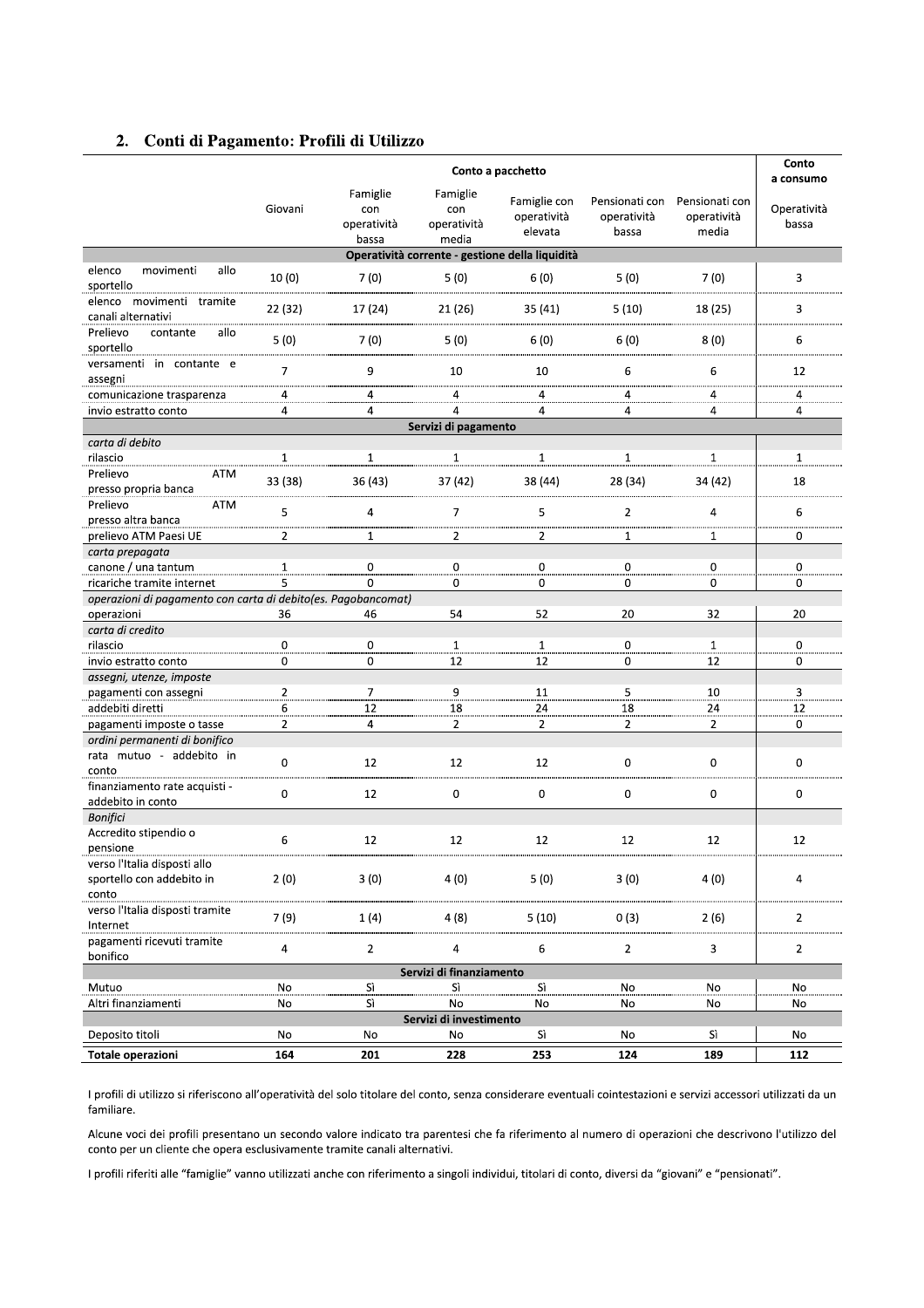# 3. Specifiche tecniche per il calcolo dell'ICC per i conti di pagamento

#### Canone periodico annuo

Per i prodotti con canone decrescente in funzione dei servizi, il canone deve essere calcolato al netto dello "sconto" derivante dall'utilizzo di quei servizi tipici del corrispondente profilo. Ad esempio, per prodotti con canone decrescente in funzione dei servizi destinati ai profili "famiglie con operatività elevata" e "famiglie con operatività molto elevata", il canone deve essere ridotto dell'eventuale sconto imputabile al pagamento delle rate di mutuo.

Per i prodotti con canone decrescente in funzione della giacenza e/o del patrimonio investito, il canone deve essere calcolato al netto dello "sconto" previsto al raggiungimento e/o mantenimento delle soglie predefinite, purché tipiche / coerenti con il profilo. Ad esempio, per i *prodotti con canone decrescente* in funzione della giacenza destinati al profilo "famiglie con operatività media", il canone deve essere ridotto dello sconto previsto per una giacenza di 5.000 €, per il profilo "famiglie con operatività elevata" lo sconto è invece imputabile ad una giacenza di 5.500 € (vedi tabella seguente).

Di seguito si indicano le soglie per profilo di utilizzo, funzionali al calcolo del canone per i prodotti con canone decrescente in funzione della giacenza o del patrimonio investito:

|                                  | Giacenza media | Patrimonio investito |
|----------------------------------|----------------|----------------------|
| giovani                          | $1.500 \in$    | $0 \in$              |
| famiglie con operatività bassa   | $4.000 \in$    | $6.000 \in$          |
| famiglie con operatività media   | $5.000 \in$    | 33.000 €             |
| famiglie con operatività elevata | 5.500€         | 80.000 $\in$         |
| pensionati con operatività bassa | $4.000 \in$    | 30.000 €             |
| pensionati con operatività media | $6.000 \in$    | 85.000 €             |

Per "giacenza media" si intende la media semplice dei saldi contabili; per "patrimonio investito" si intende l'ammontare investito in servizi di investimento ed assicurativi.

Nel caso di conto a consumo, ai fini del calcolo dell'indicatore devono contribuire le spese di liquidazione di interessi creditori definite su base annuale.

# Elenco movimenti

Prezzo sportello: il costo da inserire deve essere quello relativo alla "richiesta elenco movimenti allo sportello".

Prezzo canali alternativi: il costo da inserire è quello relativo alla richiesta dell'elenco movimenti attraverso il canale internet, il telefono o l'ATM evoluto.

# Prelievo di contante allo sportello

Va considerata la commissione su prelievi di contante allo sportello per importi superiori a 500  $\epsilon$ .

#### Versamenti in contante ed assegni

La commissione deve essere definita in funzione delle caratteristiche del prodotto. Ad esempio, nel caso di conti on-line in cui le operazioni "versamenti in contante" ed "assegni versati" presuppongono una interazione con lo sportello o con l'ATM vanno considerati gli eventuali costi sostenuti dal cliente per effettuare tali operazioni.

### Comunicazione di trasparenza

La voce si riferisce alla "spesa invio documentazione – comunicazione trasparenza" e deve comprendere la spesa per la generazione del documento e le eventuali spese di invio al cliente (es. spese postali). L'operazione non genera costi per linea di estratto conto a pagamento.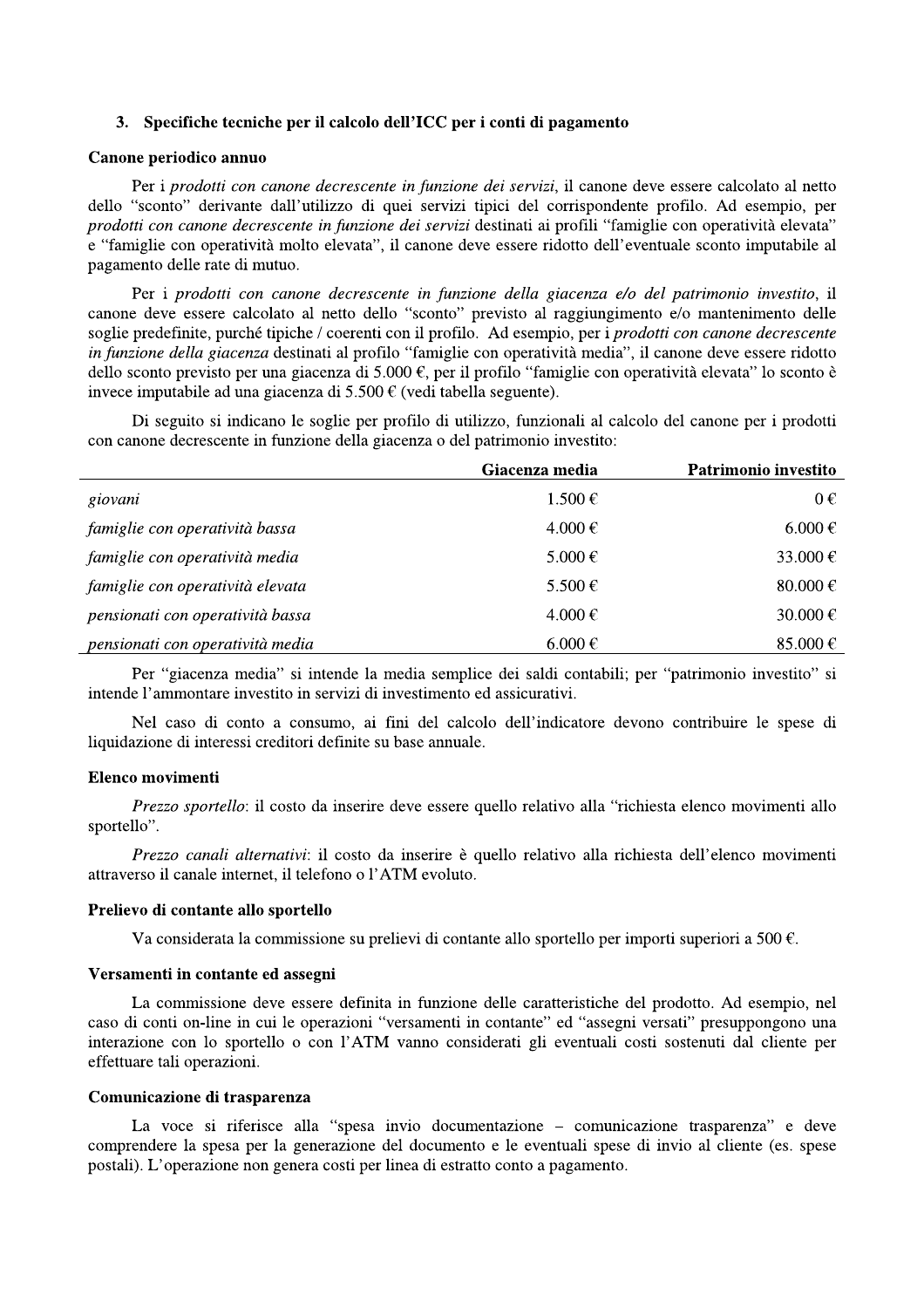In caso di conto on-line si deve considerare la "spesa invio documentazione – comunicazione trasparenza" che minimizza il costo per il cliente (es. invio via mail), altrimenti l'invio si intende cartaceo ed effettuato attraverso il servizio postale.

## Invio estratto conto

La voce di costo deve comprendere la spesa per la generazione del documento e le eventuali spese di invio al cliente (es. spese postali) qualora la banca ne tragga ristoro. L'operazione non genera linea di estratto conto a pagamento.

In caso di conto on-line si deve considerare la "spesa per invio estratto conto" che minimizza il costo per il cliente (es. invio via mail), altrimenti l'invio si intende cartaceo ed effettuato attraverso il servizio postale.

## Rilascio carta di debito

Le spese fisse per "rilascio" della carta includono sia le spese di emissione sia le spese di gestione della carta (es. canone) e devono essere computate in modo coerente rispetto alle esigenze del cliente (definite all'interno del profilo).

## Prelievi ATM stessa banca, prelievi ATM altra banca e prelievi ATM Paesi UE

La commissione per i prelievi con carta di debito deve tener conto delle caratteristiche specifiche del prodotto. Alcuni c/c prevedono, infatti, un numero di operazioni gratuite incluse nel canone (soprattutto con riferimento ai prelievi presso altra banca). Ad esempio, possono risultare gratuiti i primi 30 prelievi ATM altra banca mentre ai successivi viene applicata una commissione. La dicitura "prelievi ATM altra banca" si riferisce ai prelievi sul circuito nazionale presso ATM di banche non appartenenti allo stesso gruppo bancario.

## Operazioni di pagamento con carta di debito (es. Pagobancomat)

L'operazione non presenta commissioni e non genera costi per linea di estratto conto a pagamento se effettuata tramite circuito Pagobancomat. Viceversa si devono considerare le eventuali commissioni previste dal circuito.

#### Carta prepagata – canone/una tantum

Il canone/una tantum della carta prepagata corrisponde al costo fisso che il consumatore sostiene per l'accesso al servizio.

# Carta prepagata – ricariche tramite internet

La voce di costo da considerare è quella relativa alla commissione per ricaricare la carta prepagata tramite canale internet.

#### Rilascio carta di credito

Le spese fisse per "rilascio" della carta includono sia le spese di emissione sia le spese di gestione della carta (es. canone).

Prezzo sportello e Prezzo altri canali: nell'ambito delle differenti tipologie di carte offerte alla clientela (Visa, Mastercard ecc.), la banca deve considerare quella con il canone più basso.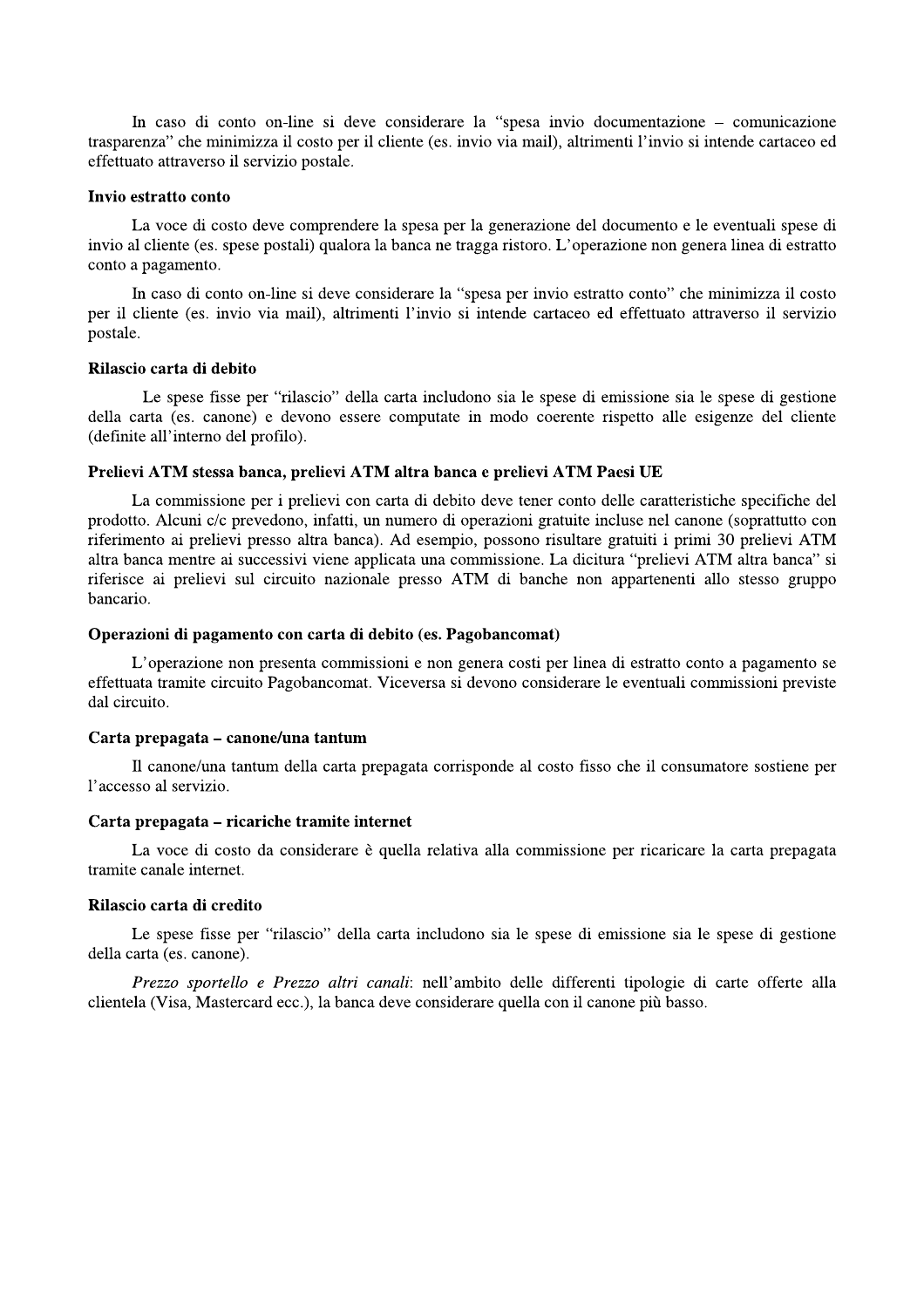Per i profili che utilizzano il servizio ("famiglie con operatività media", "famiglie con operatività Per i profili che utilizzano il servizio ("*famigelevata"*, "*pensionati con operatività media"*) la spess<br>Questo importo va utilizzato per calcolare il canone ne<br>in base alla spesa effettuata. Ad esempio, se è definit<br>n sa annua con carta di credito si intende pari a 2.112  $\epsilon^1$ . Ouesto importo va utilizzato per calcolare il canone nel caso in cui il contratto preveda un onere differenziato in base alla spesa effettuata. Ad esempio, se è definita una soglia di spesa minima di 1.000 € oltre la quale non è dovuto il canone, nell'ICC va incluso un importo pari a 0; se invece la soglia è pari a 2.500  $\epsilon$ , va incluso l'importo previsto a carico del cliente.

#### Invio estratto conto per la carta di credito

Oualora la società emittente risulti diversa dalla banca stessa, la singola spesa per invio e/c della carta di credito è predefinita pari a 1.03  $\epsilon$ . Viceversa, il prezzo è quello applicato dalla banca e riportato nel foglio informativo.

## Pagamenti con assegno

Ai fini del calcolo del prezzo deve essere considerato il "costo del singolo assegno".

## Addebito diretto

La commissione da applicare è quella riferita al "pagamento con addebito diretto".

#### Pagamenti imposte e tasse

La commissione da adottare è quella riferita ai pagamenti con delega unificata (F23 – F24).

# Ordine permanente di bonifico - rata mutuo e Ordine permanente di bonifico - finanziamento rate acquisti

r ciascuna voce, si devono considerare le commissioni effettivamente applicate agli ordini permanenti di bonifico per le due tipologie di finanziamento rateale.

# Bonifici verso l'Italia allo sportello con addebito in conto e bonifici verso l'Italia tramite internet

La commissione da adottare è quella riferita ai bonifici su altra banca.

#### Spese per operazioni non incluse nel canone

<u> 1989 - Johann Barn, amerikansk politiker (</u>

In caso di conto a pacchetto, se il numero di operazioni annue che generano linea di estratto conto a pagamento è superiore al numero di operazioni comprese nel canone, si deve considerare il costo della linea nese extratto conto per le operazioni eccedenti.

In caso di conto a consumo, ai fini della definizione dell'indicatore, la banca deve considerare il costo della linea estratto conto per le operazioni che generano linea di e/c a pagamento.

<sup>&</sup>lt;sup>1</sup> Ottenuta moltiplicando il numero di invii estratto conto della carta credito previsti dai profili per lo scontrino medio per la carta di credito (176 €).